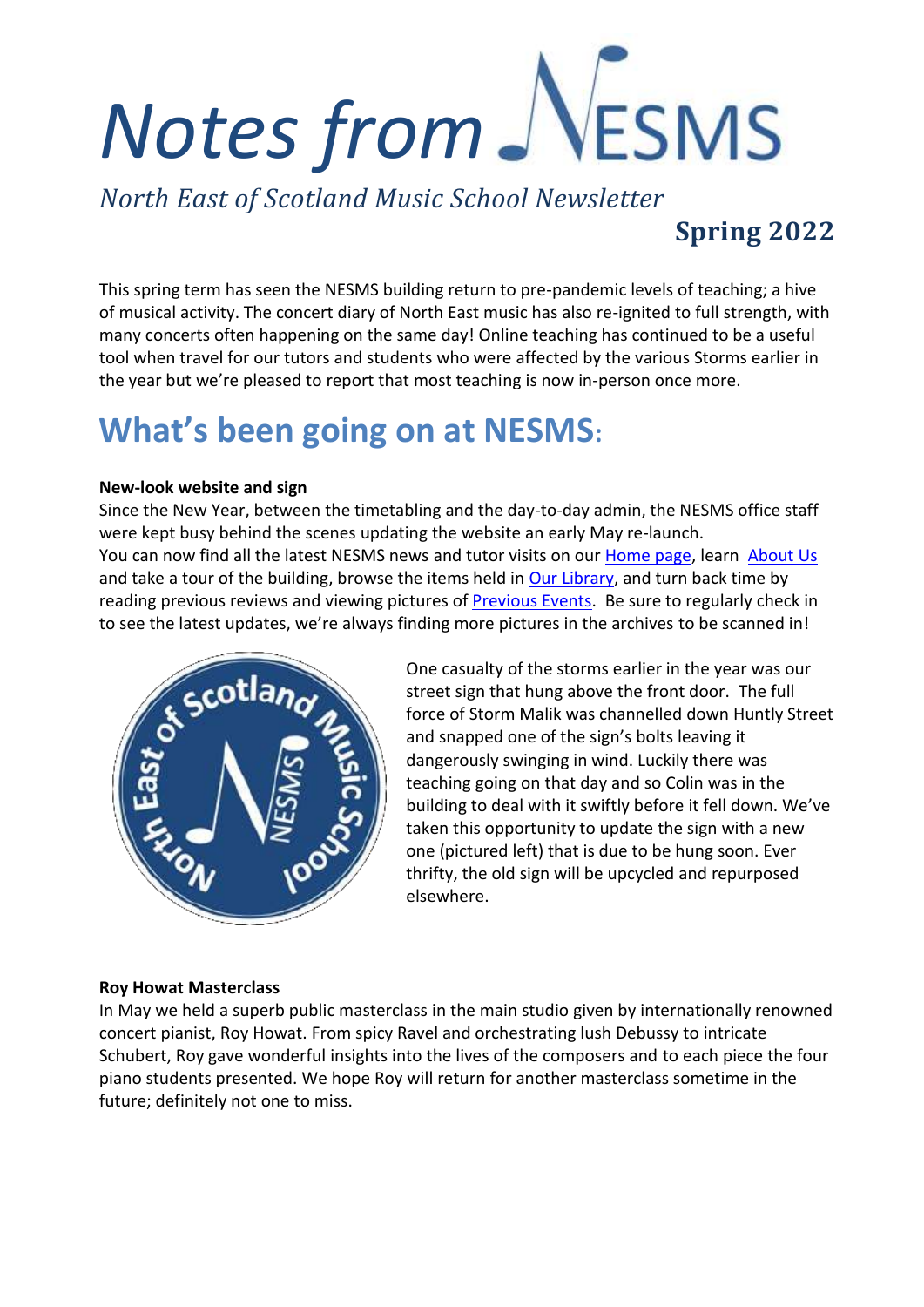#### **Friends of NESMS**

The Friends of NESMS have held two successful events so far this year; an online composer talk about Domenico Scarlatti and a live concert given by NESMS cello tutor James Halsey.

The Scarlatti talk held at the end of January was streamed live from the main studio at NESMS as Dr. Roger Williams delved into the composer's life and works with live performances by NESMS piano student Scott Manson.

In April our Huntly Street neighbour, St Mary's Cathedral was filled with the stunning, hauntingly beautiful sound of



NESMS cello tutor James Halsey as he performed a programme of Bach, Sallinen and Henze.

Reviews of both events and Friends membership forms can be found on the Friends of NESMS page on our website [here.](https://www.nesms.org.uk/our-friends) The Friends are always looking for active volunteers to help with their events, if you are interested in helping or would like more information please be in touch with the Friends Secretary Kathleen Haw; [kathleenhaw3@gmail.com](mailto:kathleenhaw3@gmail.com)

#### **Programme Notes online sessions**

NESMS flute tutor Catherine O'Rourke has continued to offer students the opportunity to learn how to compile and write programme notes for use in recitals and exams in a series one-to-one tailored tutorials available online and in-person. Students have described these sessions as "*enlightening and inspiring*", "*invaluable*" and "*greatly beneficial*". Learning about a piece and its context not only in the composer's own history but within wider world history, as one student put it, "*opens a piece up and makes it so much more interesting to study*".

To sign up for a session please be in contact with Catherine directly: [flauto@mail.com](mailto:flauto@mail.com)

### **Congratulations to NESMS students in:**

#### **Trinity and ABRSM exams**

Good luck to anyone sitting their grade exams before the end of term and well done to those who sat their exams earlier this year. A full list of NESMS student exam and diploma achievements are listed [here](https://www.nesms.org.uk/) and are continually updated on our website. If your achievement is missing from the full list or needs updating please let us know.

#### **The Aberdeen & N. E of Scotland Music Festival 2021**

Good luck to all the applicants, teachers, judges and behind-the-scenes volunteers who are working hard to put together another successful Music Festival. Let us know the results of your classes (or ABRSM/ Trinity Exams/Auditions) by filling out a simple Google Form [here.](https://forms.gle/hyuUhbCXokcuvtLo6) This form can also be found at any time on our website homepage.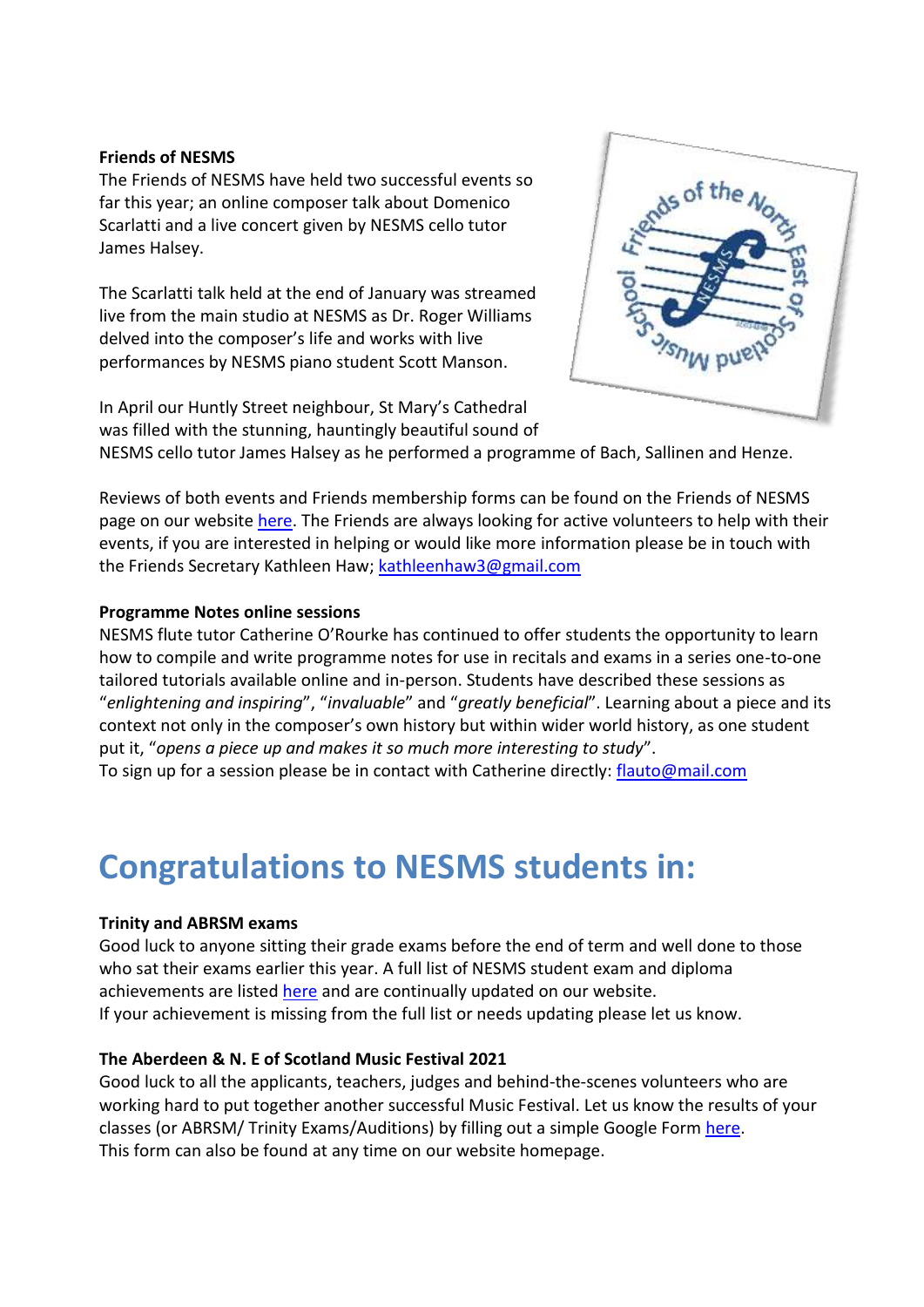#### **NESMS Scholarship Auditions**

Congratulations to those students who received full or part scholarships valid for the academic year 2022/2023. These are only made possible by donations from our generous donors so please remember to send your thankyou letters to the NESMS office soon. The panel were very impressed with the musical standard on offer and full scholarships of 9 lessons and part scholarships of 3 or 6 lessons were awarded.

Special mention goes to the following students who all received **full** scholarships:

Charlotte Slater, violin *– Dorothy Hately Award* Chenghong Zhu, piano *– Tom and Cath Johnston Award* Eve Begg, voice *– Ellie Pirie Bach Choir Award* Laura Smith, clarinet – *Sandy MacDonald Award* Olwenn Stewart, piano *– Gina Dallas Harper Award* Hannah Magill, oboe Stephanie Walker, voice

And also a mention to the following students of musical promise in Local Authority schools who are receiving a Gladys Sangster Award:

Ayden Loh, piano Olwenn Stewart, flute Olivia Kemp, flute

Mishelle Tse, violin Amber Craig, voice Sophie Thomas, voice Liya Pretheesh, piano



Scholarships are designed to be of assistance to a student's progress, and are intended to be supplementary to their more regular, weekly lessons. In a change to previous years, the NESMS Finance Committee ask that Scholarship lessons be staggered throughout each term; a full scholarship of 9 lessons to be split as 3 lessons per term, scholarships of 6 lessons as 2 per term and scholarships of 3 lessons as 1 per term.



#### **Moving on – music courses**

At this time of year, many students are moving onto higher education courses. Good luck to the following NESMS student's pursuing music and preparing for their moves to Glasgow and **Manchester!** 

*Royal Conservatoire of Scotland* Charlotte Hay, cello

*Royal Welsh College of Music* Gemma Ramsey, cello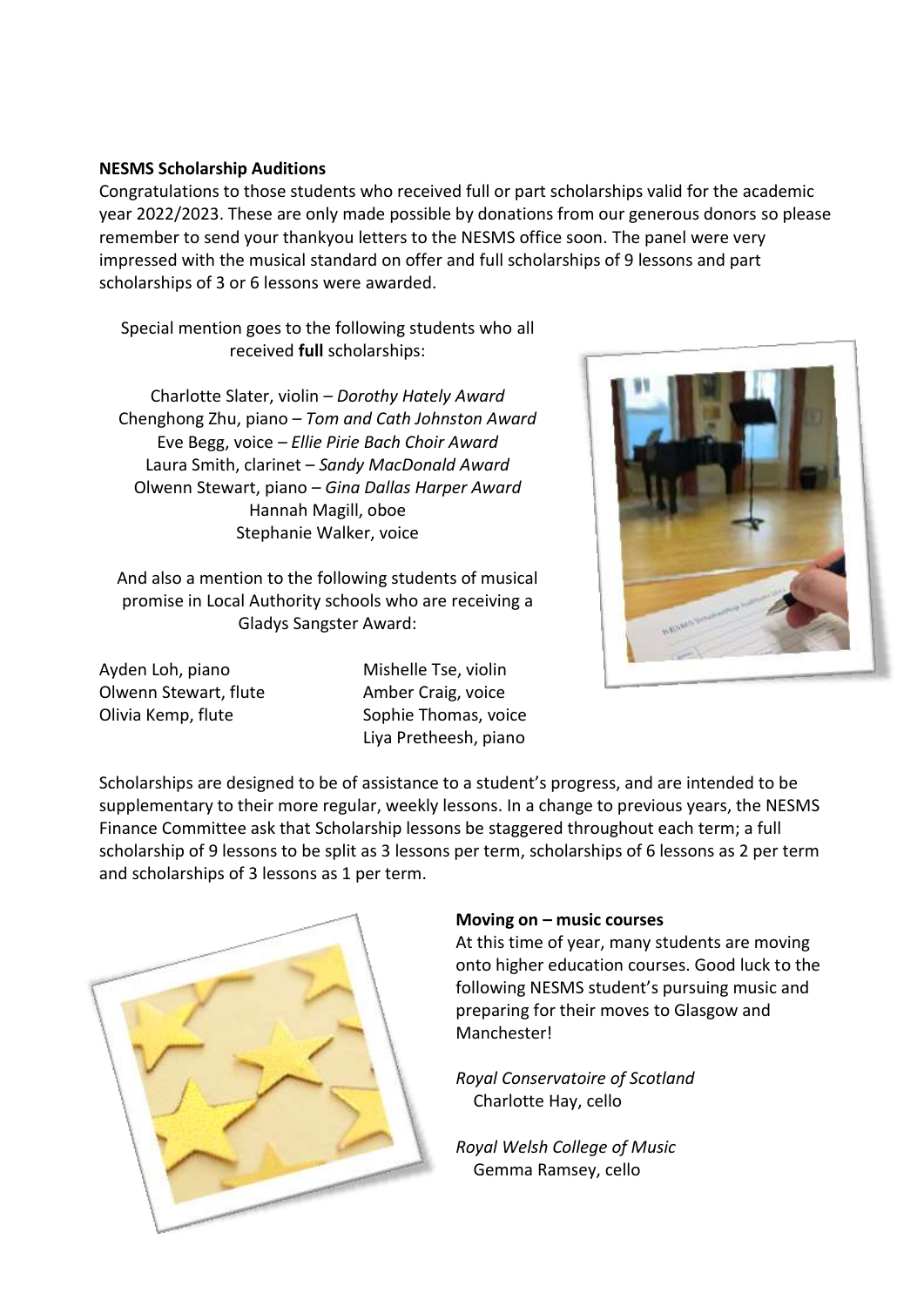### **Coming soon to NESMS:**

We are currently planning even more masterclasses, workshops and performances for the next Academic year but can confirm a few dates for your diary.

#### **Friends Scholarship Concert**

The annual Friends of NESMS Scholarship concert will take place at 7:30pm on Thursday 23<sup>rd</sup> June at Craigiebuckler Church with an entry price £10/£5(students). This concert will feature the following full scholarship students:

> Charlotte Hay, cello Hannah Magill, oboe Aaron Magill, piano Scott Manson, piano

#### **NESMS Concerts**

Two concerts taking place over the summer will provide an afternoon opportunity to hear NESMS students perform in the *Big Sky Studio* within the Music Hall: Saturdays 16<sup>th</sup> July and 13<sup>th</sup> August

NESMS will also be providing two *Cowdray Hall Lunchbreak Concerts* during the next academic year; <u>Thursdays 3<sup>rd</sup> November 2022 and 9<sup>th</sup> March 2023</u>

Complete programme details of those students performing in these wonderful venues will be advertised nearer the time so please look out for an email or postal flyer coming to you.

#### **Keynotes Lunch 2022**

We ask that you continue to save the date for this year's Keynotes Lunch due to be held at the Marcliffe Hotel on Sunday 20th November. With fantastic live music, a delicious meal and exciting raffle prizes to be won, this is one highlight of the NESMS calendar that we are sure you will not wish to miss.

#### **Hire a NESMS studio**

As mentioned earlier, 21 Huntly Street has returned to being a busy hive of musical learning once more but we still try to accommodate anyone wishing to rent a NESMS studio. Perhaps for a quick practise on your lunch hour, a private practise room away from busy homes, or a rehearsal venue for you and your accompanist to practise for exams or concerts. All studios are £7.50/hour and anyone wishing to hire a studio should book in advance via the NESMS office.

Have a great summer holiday everyone. Here's hoping people avoid any travel issues and that it'll be a sunshine-filled time wherever you are spending it!

Colin Brockie Manager

Dorothy Hately Music Centre, 21 Huntly Street, Aberdeen,

AB10 1TJ

**ESMS** 

Email: office@nesms.org.uk Website: www.nesms.org.uk